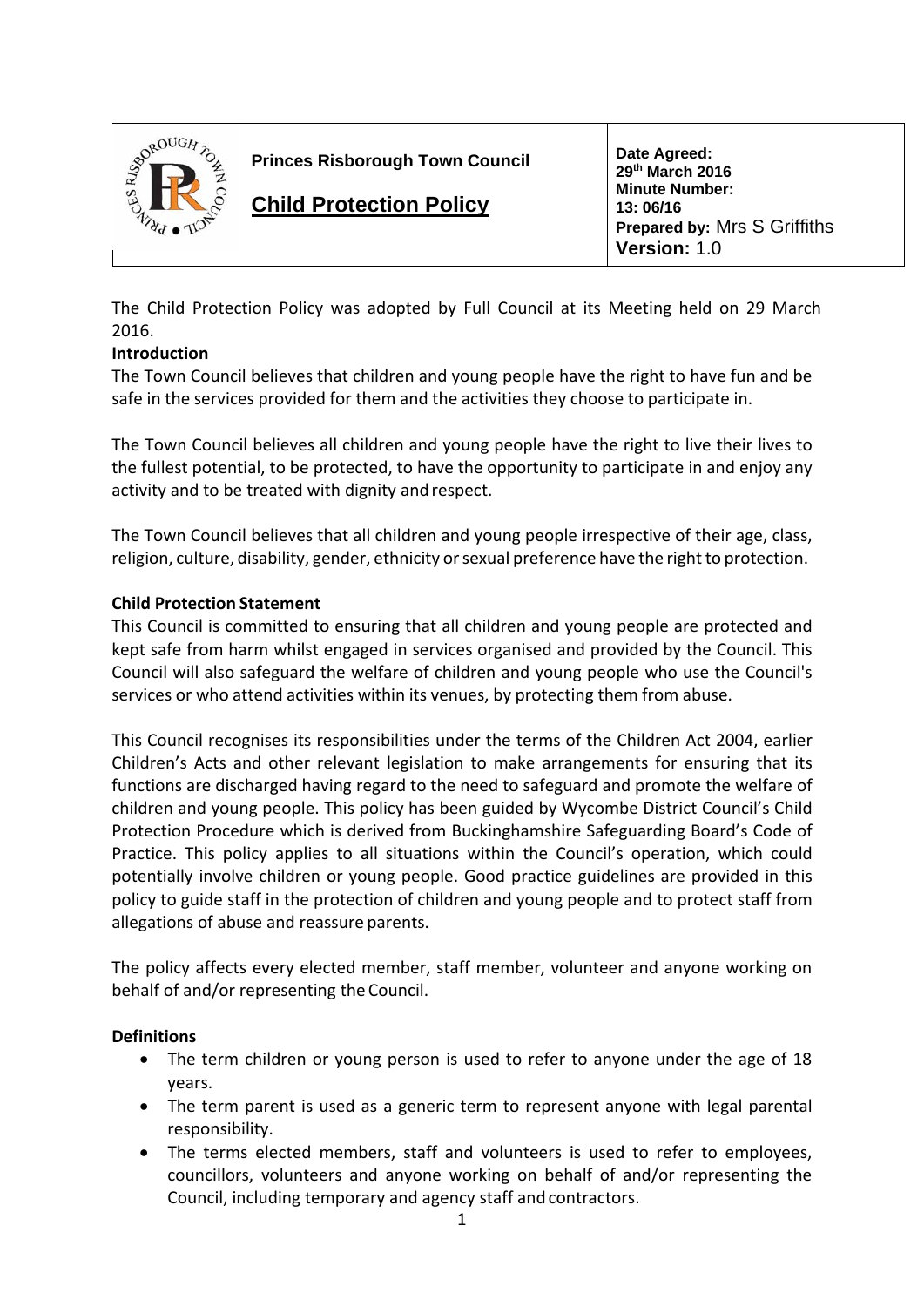# **Aims of the Policy**

This Council accepts the moral and legal responsibility to implement procedures, provide a duty of care for children and young people, safeguard their wellbeing and protect them when they are engaged in services organised and provided by the Council or when they come into contact with Council staff, those on work experience, elected members and volunteers.

The Council aims to do this by:

- Raising an awareness throughout the Council and beyond of the statutory "duty of care" relating to children and young people and actively encourage good practice amongst all staff, elected members andvolunteers.
- Creating a safe and healthy environment within all its services, avoiding situations where abuse or allegations of abuse may occur.
- Respecting and promoting the rights, wishes and feelings of children and young people. Listening to children and young people, minimising dangers and working closely with other agencies.
- Recruiting, training, supervising and supporting staff, elected members and volunteers who work with children and young people to adopt best practice to safeguard and protect children and young people from abuse, and themselves against false allegations. Staff and volunteers who work with children and young people will be subject to the appropriate level Disclosure and Barring Service check.
- Responding to any allegations appropriately and implementing the appropriate disciplinary and appeals procedures.
- Requiring staff, elected members and volunteersto adopt and abide by this policy and guidelines.

# **Use of Contractors**

This Council and its staff, elected members and volunteers should take care that contractors doing work on behalf of the Council are monitored appropriately. Any contractor or sub‐ contractor, engaged by the Council in areas where workers are likely to come into contact with children and young people, should have a similarly robust Child Protection Policy, or failing this, must comply with the terms of this policy. Contractors will be monitored by the Officer responsible for the contract.

# **Procedures**

These procedures inform staff, elected members and volunteers of what actions they should take if they have concerns or encounter a case of alleged or suspected childabuse.

Responding To Concerns and Allegations:

- It is important that all staff, elected members and volunteers are aware that the first person that has concerns or encounters a case of alleged or suspected abuse is not responsible for deciding whether or not abuse has occurred. It is not the place of any Officer of the Council to investigate allegations. However, staff, elected members and volunteers do have a duty of care to the child or young person which means they must report any suspicions they may have.
- It is the duty of any member, or council employee or volunteer to report any concerns about a child being subject to abuse, receive a disclosure or are aware of Members,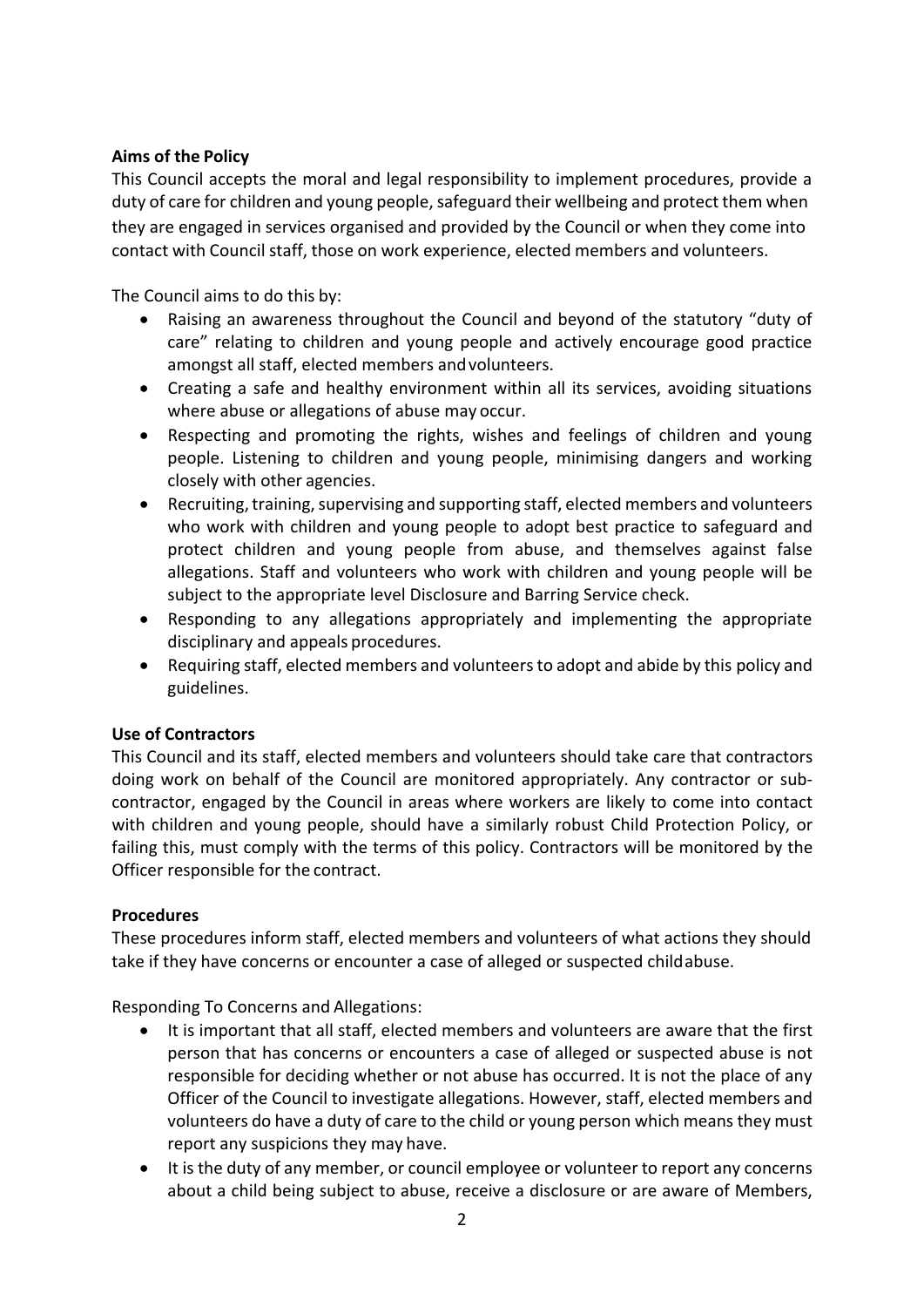or colleagues behaving in an inappropriate manor. All reports should be treated as confidential and with respect to the person raising the concern regardless of the out come.

In general there are 3 situations that staff, elected members and volunteers may need to respond to a concern or case of alleged or suspectedabuse:

1. Responding to a child or young person disclosing abuse, i.e. they make an allegation of abuse

2. Responding to allegations or concerns about a member of staff, elected member or volunteer from your own observation or due to a complaint.

3. Responding to allegations or concerns about any other person, i.e. parent, carer, other service user.

In the case of an emergency where a child is in danger phone 999immediately.

Record in writing all the details that you are aware of and what was said using the child or young person's own words, immediately. In your record you should include the following: a) The date and time

b) The child or young person's name, address and date of birth

c) The nature of the allegation

d) Your observations – a description of the child or young person's behaviour, physical and emotional state and any visible injuries.

e) Exactly what the child or young person said and what you said. Record the child or young person's account of what has happened as closely aspossible.

f) Sign and date what you have recorded.

Do not ask questions, other than the child or young person's name, address and date of birth. Reassure the child or young person that they have done the right thing in telling you. Contact local Social Services or the Police without delay and follow theirguidance.

Every effort should be made to ensure that confidentiality is maintained for all concerned. Information should be handled and disseminated on a need to know basis only this is usually Social Services or the Police. It is extremely important that allegations or concerns are not discussed, as any breach of confidentiality could be damaging to the child or young person, their family, those who are the subject of allegations and any child protection investigations that may follow.

Informing the parents of a child or young person of concerns you may have should be dealt with by Social Services. Parents will not be informed if they are the subject of the allegation. Any individual against whom an allegation has been made has the right to be notified about the cause for concern. This should be done by Social Services and the Police. It is important that the timing of this does not prejudice the investigation; therefore, confidentiality is of the utmost importance.

Recorded information should be handed over to Social Services or the Police and any copies stored in a secure place with limited access in line with data protection laws (e.g. that information is accurate, regularly updated, relevant and secure). If enquiries arise from the public or any branch of the media, it is vital that all staff, elected members and volunteers are briefed to not make any comments regarding the situation.